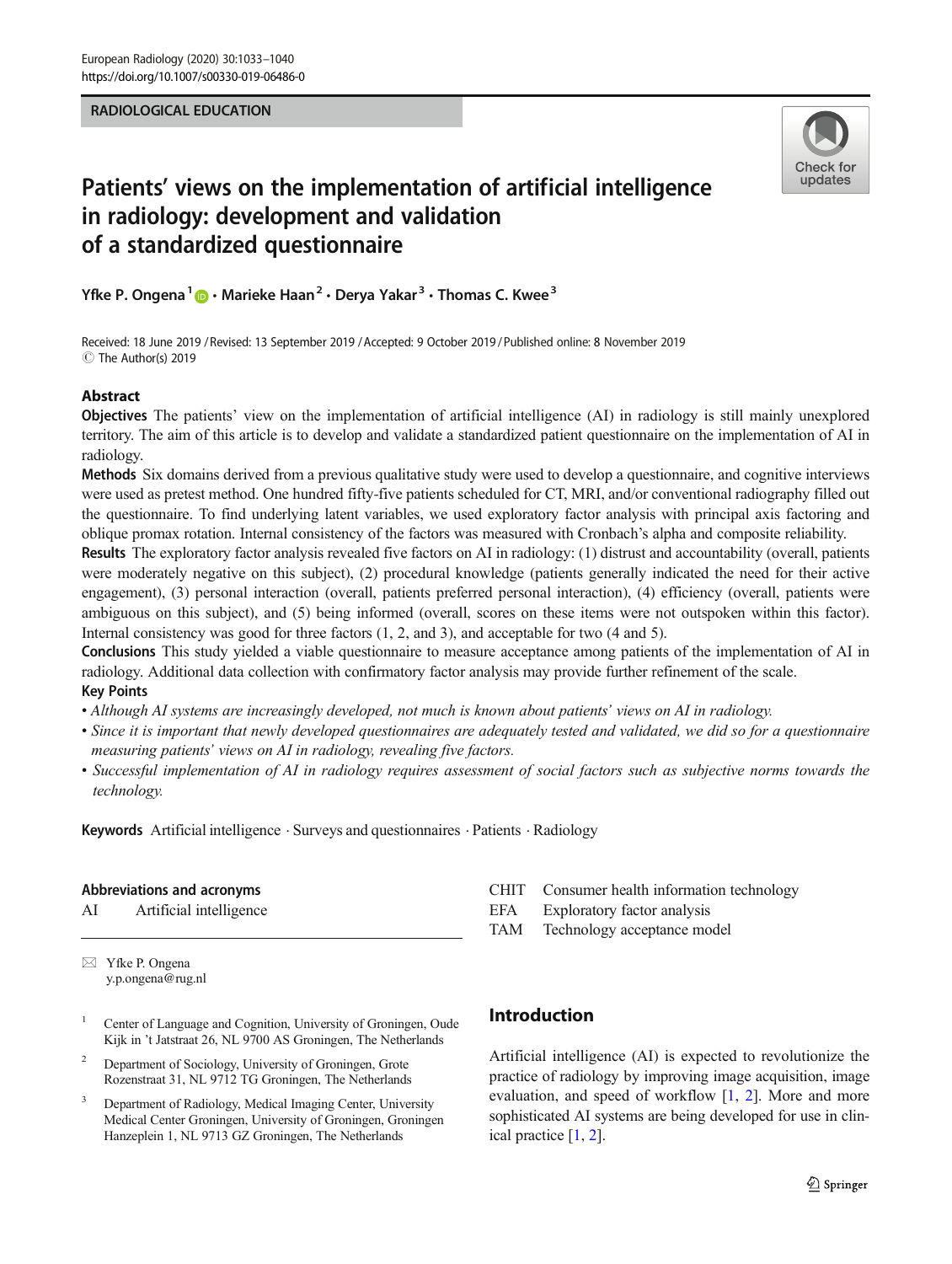Importantly, unilateral development of AI systems from the perspective of the radiologist ignores the needs and expectations of patients who are perhaps the most important stakeholders. AI systems may need to fulfill certain preconditions for this technology to be embraced by society [\[3](#page-7-0)]. Patient preferences determine the boundaries within which an AI system should function. At present, however, little is known on patients' views on the use of AI in radiology [\[3](#page-7-0)].

Implementation of AI in radiology is an example of the much broader concept of consumer health information technology (CHIT). CHIT refers to the use of computers and mobile devices for decision-making and management of health information between healthcare consumers and providers [[4\]](#page-7-0). In order to measure patients' acceptance of CHIT, several questionnaires have been developed [[5](#page-7-0), [6\]](#page-7-0), using Davis' widely accepted technology acceptance model (TAM [[7](#page-7-0), [8\]](#page-7-0)). However, since patients are not active users in the setting of AI in radiology, there is a need for a new method to measure technology acceptance when the patient is not actively using the technology, but is subjected to it.

To the best of our knowledge, there are no validated standardized questionnaires available for mapping patients' views on the implementation of AI in radiology. The aim of this study was therefore to develop and, by means of expert evaluation, qualitative pretests, and factor analysis, validate a standardized patient questionnaire on the implementation of AI in radiology.

## Materials and methods

This prospective study was performed and approved by the local institutional review board of the University Medical Center Groningen (IRB number: 201800873), which is a tertiary care hospital that provides both primary and specialty care to approximately 2.2 million inhabitants in the Netherlands. All patients provided written informed consent.

#### Questionnaire development

To develop the questionnaire, we conducted semi-structured qualitative interviews with 20 participants in a previous study (see Haan et al  $[3]$  $[3]$ ). Based on these interviews  $[3]$ , six key domains of patients' perspective on the implementation of AI in radiology were identified: proof of technology, procedural knowledge, competence, efficiency, personal interaction, and accountability. In the present study, we use these six domains as a framework for the questionnaire. Within each domain, a minimum of seven items, predominantly 5-point Likert-type agree-disagree scales, were developed. Using the rule of thumb that respondents answer about 4 to 6 items per minute [\[9](#page-7-0)], we limited the questionnaire to 48 attitudinal items (in 6 blocks of agree-disagree questions). We also used eight

attitudinal items in an item-specific format. Since the response options in this format are content-related, the questions are assumed to require less cognitive processing and have shown to receive more conscientious responding [\[10\]](#page-7-0). In addition, an existing scale with adequate reliability (Cronbach's alpha = 0.89) on orientation towards change [\[11\]](#page-7-0) was used. We also included five demographic questions (birthdate, gender, education, digital device ownership and use), four yes-no questions on hypothetical situations, a check-all-that-apply question on trust, and one question asking participants to estimate the time range of implementation of AI in radiology practice. In accordance with general recommendations for paper-andpencil questionnaires [[12\]](#page-7-0), we used a darker background to make answer boxes stand out (see Fig. [1](#page-2-0)).

#### Questionnaire pretesting with cognitive interviews

A qualitative pretest of the first version questionnaire was done by means of cognitive interviews [\[13\]](#page-7-0). The main purpose of these interviews was first to ask participants to fill out the questionnaire, while thinking aloud. The interviewer probed after any cues of uncertainty of respondents. Seven graduate students in communication sciences, all with prior experience in interviewing, conducted a total of 21 interviews, based on a convenience sample with patients scheduled for a CT scan of the chest and abdomen on an outpatient basis. The 21 patients' age ranged between 35 and 76 years (median, 63 years) and 11 of them were male. The interviews yielded several suggestions for improving the questionnaire. Firstly, from the cognitive interviews, it appeared that the difference between "agree" and "disagree" may be easily overlooked, and therefore, we added plus and minus signs (Fig. [1\)](#page-2-0). Secondly, we adjusted terminology that was sometimes interpreted too general or too specific. In order to make it as clear as possible that questions are about AI replacing physicians specifically, we used the term "doctor" and "artificial intelligence" as often as possible in the questionnaire. Thirdly, we used shorter and clearer question wording for some statements by deleting superfluous wording such as "It is the question whether…."

## Procedure data collection

The patients for the quantitative data collection were recruited from December 19, 2018, until March 15, 2019. The patients that were scheduled for CT, MRI, and/or conventional radiography were approached by one of seven students in communication sciences (the same students that also conducted the cognitive interviews). All patients who were in the waiting room of our department for a radiological examination were approached. Based on the cognitive interviews, we estimated filling out the questionnaire would take about 15 min. We aimed for a sample with a subject to item ratio of at least 1:3 [\[14](#page-7-0)]. With 48 items in the original pool, this required a sample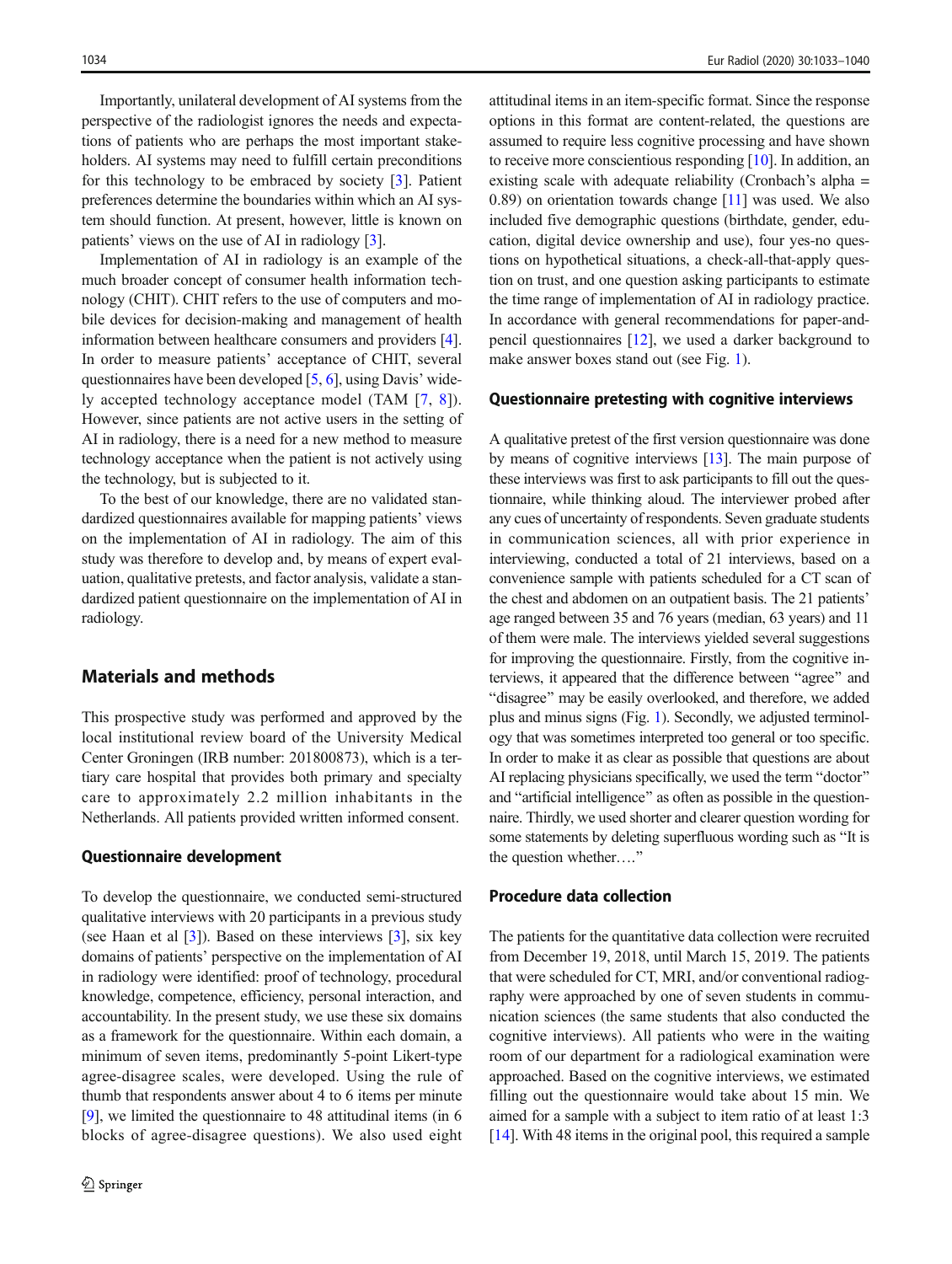### <span id="page-2-0"></span>8. Artificial intelligence in radiology

As was mentioned in the introduction of this questionnaire, in the future a number of tasks of the radiologist will be performed by means of artificial intelligence. Below we present some statements. Please check the box that represents your opinion.

|                                                                                              | Strongly<br>disagree | <b>Disagree</b> | Neither<br>agree<br>nor                    | Agree     | Strongly<br>agree |
|----------------------------------------------------------------------------------------------|----------------------|-----------------|--------------------------------------------|-----------|-------------------|
|                                                                                              | $ -$                 | ۰               | disagree<br>$+/-$                          | $\ddot{}$ | $+ +$             |
| As far as I am concerned, artificial intelligence can<br>replace doctors in evaluating scans |                      |                 |                                            |           |                   |
| Even if computers are better in evaluating scans, I still<br>prefer a doctor                 |                      |                 | and the state of the state of the state of |           |                   |

Fig. 1 Layout of matrix with agree-disagree statements

of at least 141. Sample size determination in exploratory factor analysis (EFA) is difficult, but with strong data, a smaller sample still enables accurate analysis. Following guidelines for "strong data"  $[14]$ , we verified that none of the variable communalities (the proportion of each variable's variance that can be explained by the factors) was lower than 0.40. We took 0.35 as a minimum factor loading and omitted items with cross-loadings higher than 0.50. Furthermore, we only included factors with more than 3 items.

### Data analysis

Data were analyzed by using IBM SPSS Statistics (Version 24). Exploratory factor analysis (EFA) was used to examine to which extent the items measured constructs related to AI in radiology, and to find underlying latent variables. In EFA, the relation between each item and the underlying factor is expressed in factor loadings, which can be interpreted similar to standardized regression coefficients. Principal axis factoring was used as the extraction method, since this method does not require multivariate normality. Oblique promax rotation was selected because correlations between factors were (somewhat) expected. The data were suitable for EFA as shown by Bartlett's test of sphericity  $( $0.001$ ) and the$ Kaiser-Meyer-Olkin measure of sampling adequacy (0.719). The decision for the number of factors was made based on the Kaiser [\[15\]](#page-7-0) criterion, a parallel analysis [\[16\]](#page-7-0), and a scree test [\[17\]](#page-7-0). Items with low factor loadings were dropped (e.g., loading, < 0.35). Cronbach's alpha was used to calculate the internal consistency of items within each factor. In general, Cronbach's alpha of 0.7 is taken as indication of good internal consistency. In some cases, an alpha of 0.5 or 0.6 can be acceptable [[18\]](#page-7-0). In order to overcome the disadvantages of Cronbach's alpha (e.g., underestimation of reliability; see Peterson and Kim [\[18\]](#page-7-0)), we also computed composite reliability in R [\[19](#page-7-0)]. This measure is interpreted similar to Cronbach's alpha. In order to explore the meaningfulness of the factors that emerged from our factor analysis, we computed Pearson

correlations with numerical demographic data (age and inclination to change) and performed analysis of variance for categorical demographics (gender and education).

## **Results**

#### Sample

The respondents' ( $N = 155$ ) age ranged between 18 and 86 years (mean =  $55.62$ , SD =  $16.56$ );  $55.6\%$  of the respondents were male. 9.7% were educated at master or PhD level, 21.4% were at bachelor level, 24.0% were on mediate vocational level, 39.6% had high school level, and 5.2% had completed elementary-school-level education. There were several patients who indicated that they were not able to participate; in the far majority of cases, this was due to a lack of time (because of parking issues, work, or school-related activities, or because these patients had another scheduled appointment in the hospital).

## Results of EFA

The EFA generated five factors representing the following underlying latent variables: (1) "distrust and accountability of AI in radiology," (2) "procedural knowledge of AI in radiology,"  $(3)$  "personal interaction with AI in radiology," (4) "efficiency of AI in radiology," and  $(5)$  "being informed of AI in radiology."

Factors 1, 4, and 5 consist of a combination of items of the initial domains proof of technology, competence, and efficiency that were identified in our previous qualitative study [[3\]](#page-7-0). Factors 2 (procedural knowledge) and 3 (personal interaction) correspond with the same domains as identified in the aforementioned qualitative study [\[3](#page-7-0)]. Originally, 17 items loaded on factor 1 "distrust and accountability." Two items were dropped, to increase Cronbach's alpha to 0.863. Originally, 6 items loaded on factor 4 "efficiency of AI in radiology,"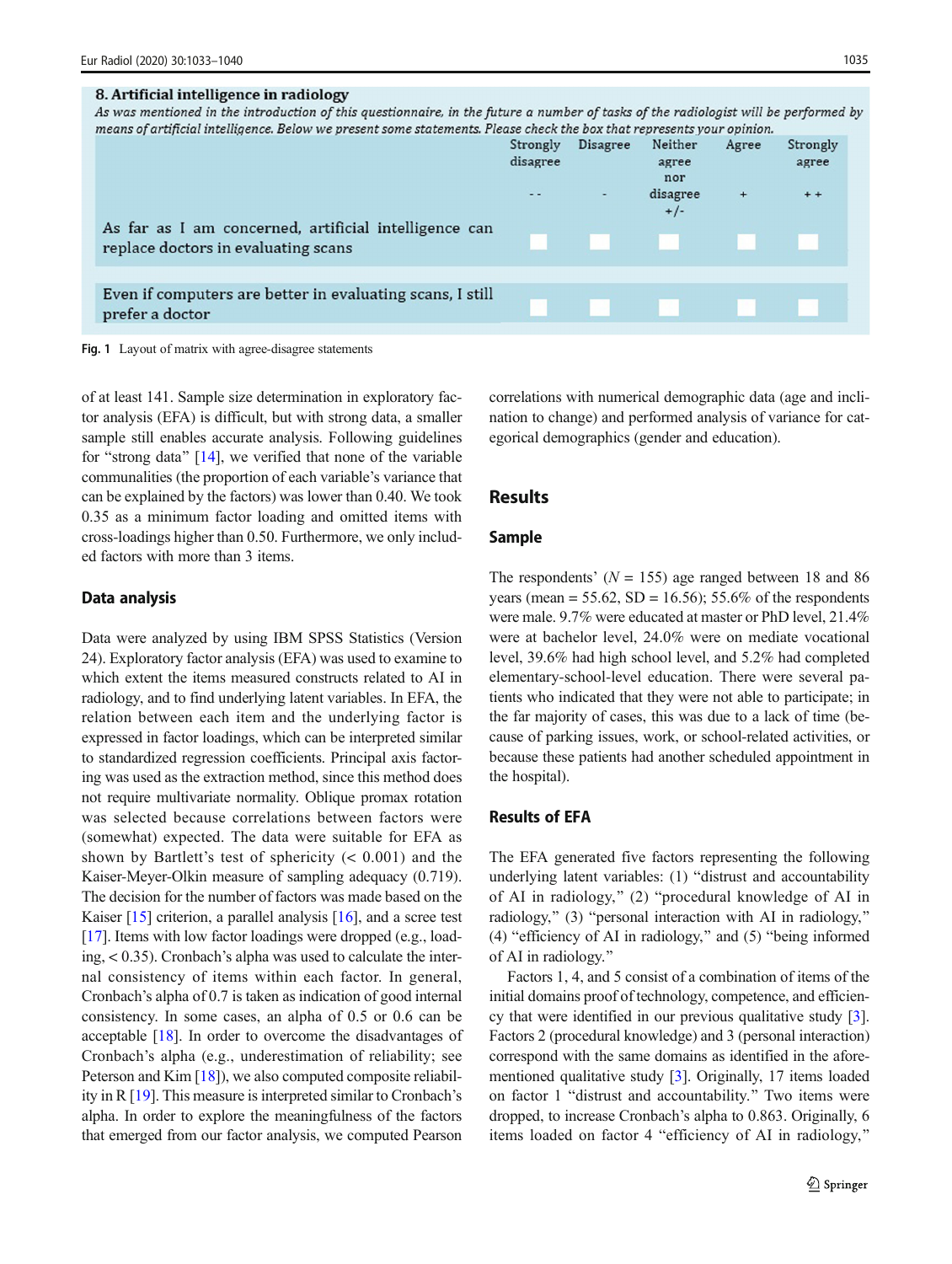which resulted in Cronbach's alpha of 0.594. One item was dropped, to increase Cronbach's alpha to 0.670. Five items, from the original domains accountability, procedural knowledge, and efficiency did not load on any factor and were therefore also dropped from the scale. For factor 5, Cronbach's alpha remained just below 0.6. This factor includes items that do not directly assess the direction of attitude towards AI in radiology, and some items loaded negatively, which implies that items were not all positively correlated with the underlying variable. Moreover, in this case, we considered it better to not delete more items from this scale because the artificial effort to increase alpha above a certain level may harm reliability and validity [[20\]](#page-7-0). In most cases, the composite reliability and Cronbach's alpha were identical, but for factors 3 and 4, the composite reliability score was higher. Table [1](#page-4-0) shows all the 39 items that remained for each of the 5 factors of the questionnaire. Table [2](#page-5-0) shows the 8 items that were dropped from the questionnaire. We also verified correlations between factors, and concluded that none were strongly inter-correlated (Table [3](#page-6-0)). Factors 1 and 3 were moderately correlated, which indicates that patients value trust and accountability and personal interaction similarly.

#### Patients' views on AI in radiology

The average score for factor 1 "distrust and accountability" was 3.28, which indicates that patients are moderately negative when it comes to their trust in AI in taking over diagnostic interpretation tasks of the radiologist, both with regard to accuracy, communication, and confidentiality. The average score for factor 2 "procedural knowledge" was 4.47, which indicates that patients are engaged in understanding how their imaging examinations are acquired, interpreted, and communicated. Patients also indicate to appreciate and prefer personal interaction over AI-based communication, with an average score of 4.38 for factor 3 "personal interaction." In addition, patients were rather ambiguous as to whether AI will improve diagnostic workflow, given the average score of 2.89 for factor 4 "efficiency." Within factor 5 "being informed," scores on several items were not outspoken. For example, within this factor, patients tended to prefer AI systems to look at the entire body instead of specific body parts only (average score of 3.88) and to be informed by AI systems about future diseases they will experience when possible (average score of 3.69). On the other hand, patients indicated that they would feel a lack of emotional support when computers would provide them results (average score of 4.21).

## Associations of factors with other variables

Table [4](#page-6-0) shows associations of factors with respondents' characteristics. Factors 1 ("distrust and accountability") and 3 ("personal interaction") were significantly associated with

inclination to change; the more respondents distrust AI in radiology (factor 1) or the more the respondents appreciate personal interaction, the lower their score on inclination to change (factor 1,  $r = -0.39814$ ,  $p < 0.01$ ; factor 3,  $r =$  $-0.179$ ,  $p < 0.5$ ). Factor 1 was also significantly related to the education level of respondents; the level of trust steadily increased for each higher category in education level of respondents  $(F(4, 4) = 6.99, p < 0.01)$ .

Factor 4 ("efficiency") was weakly negatively associated with age  $(r = -0.200, p < 0.05)$ , which means that the older the respondents are, the less they think that AI increases efficiency, while factor 2 ("procedural knowledge") was weakly positively associated with age ( $r = 0.196$ ,  $p < 0.05$ ). Gender was not significantly associated with any of the factors, nor did gender and education have significant interaction effects.

## **Discussion**

AI has advanced tremendously over the last years and is expected to cause a new digital revolution in the coming decades [\[21](#page-7-0)]. It is anticipated that radiology is one of the fields that will be transformed significantly. Many speculate about the potentially profound changes it will cause in the daily practice of a radiologist [[22\]](#page-7-0). However, there is a lack of debate on how patients would perceive such a transformation. For example, would patients trust a computer algorithm? Would they prefer human interaction over technology? To the best of our knowledge, there are no studies on this topic in the literature.

In this study, we documented the development of a standardized questionnaire to measure patients' attitudes towards AI in radiology. The questionnaire was developed on the basis of a previous qualitative study in a collaboration between radiologists and survey methodologists [[3\]](#page-7-0) and pretested for clarity and feasibility by means of cognitive interviews. Subsequently, 155 patients scheduled for CT, MRI, and/or conventional radiography on an outpatient basis filled out the questionnaire.

An exploratory factor analysis, which took several rounds in the selection of factors and items within each factor, revealed five factors:  $(1)$  "distrust and accountability of AI in radiology,"  $(2)$  "procedural knowledge of AI in radiology," (3) "personal interaction with AI in radiology,"  $(4)$ "efficiency of AI in radiology," and (5) "being informed of AI in radiology." Two of these factors ("procedural knowledge" and "personal interaction") almost exactly corresponded with the domains identified in the qualitative study [\[3](#page-7-0)]. For three factors (1, 2, and 3), the internal consistency was good (Cronbach's alpha  $> 0.8$ ); for one factor (4), it was acceptable (only just below 0.7); and for one factor (5), it was acceptable considering the lower number of items  $(n = 4)$ included (Cronbach's alpha just below 0.6).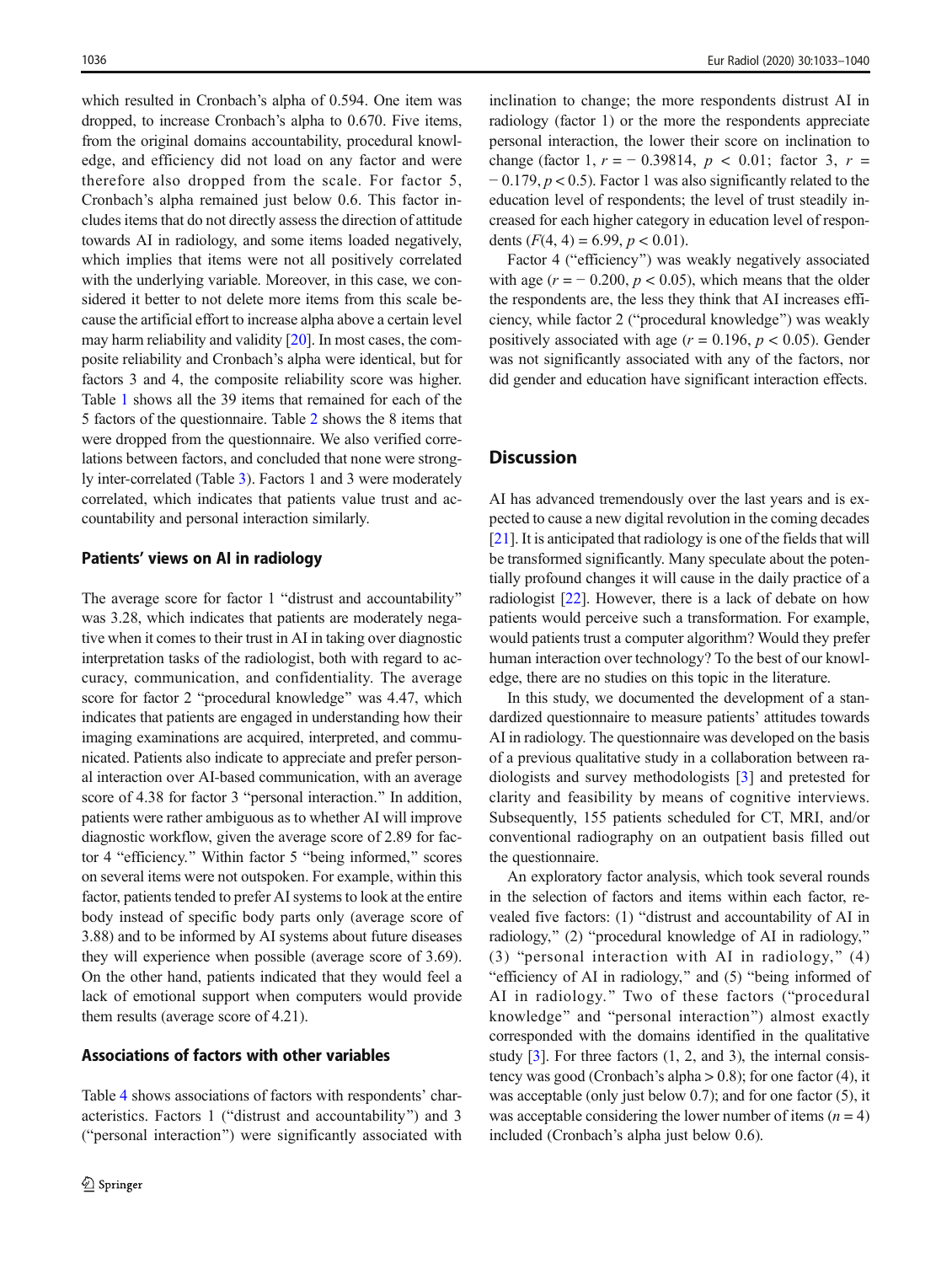## <span id="page-4-0"></span>Table 1 Descriptive figures of 39 attitudinal items for each of the 5 factors of the questionnaire

| Attitudinal items                                                                                                              |      | Mean <sup>1</sup> Standard<br>deviation | Factor<br>loading |
|--------------------------------------------------------------------------------------------------------------------------------|------|-----------------------------------------|-------------------|
| Factor 1 "distrust and accountability," 15 items, Cronbach's alpha 0.861, composite reliability 0.86                           |      |                                         |                   |
| Overall                                                                                                                        | 3.28 | 0.584                                   |                   |
| 1. A computer can never compete against the experience of a specialized doctor (radiologist)                                   | 3.43 | 0.874                                   | 0.677             |
| 2. Through human experience, a radiologist can detect more than the computer                                                   | 3.37 | 0.896                                   | 0.668             |
| 3. Humans have a better overview than computers on what happens in my body                                                     | 3.36 | 0.905                                   | 0.631             |
| 4. It worries me when computers analyze scans without interference of humans                                                   | 3.68 | 0.971                                   | 0.605             |
| 5. I wonder how it is possible that a computer can give me the results of a scan                                               | 3.13 | 1.095                                   | 0.586             |
| 6. Artificial intelligence makes doctors lazy                                                                                  | 2.56 | 0.995                                   | 0.579             |
| 7. I think radiology is not ready for implementing artificial intelligence in evaluating scans                                 | 3.14 | 0.681                                   | 0.568             |
| 8. I think replacement of doctors by artificial intelligence will happen in the far future                                     | 3.19 | 0.955                                   | 0.551             |
| 9. I would never blindly trust a computer                                                                                      | 3.65 | 1.003                                   | 0.548             |
| 10. Artificial intelligence can only be implemented to check human judgment                                                    | 3.53 | 0.906                                   | 0.517             |
| 11. I find it worrisome that a computer does not take feelings into account                                                    | 3.97 | 1.078                                   | 0.475             |
| 12. It is unclear to me how computers will be used in evaluating scans                                                         | 3.30 | 0.940                                   | 0.459             |
| 13. Even if computers are better in evaluating scans, I still prefer a doctor                                                  | 3.32 | 1.041                                   | 0.410             |
| 14. When artificial intelligence is used, my personal data may fall into the wrong hands                                       | 3.32 | 0.981                                   | 0.397             |
| 15. Artificial intelligence may prevent errors <sup>2</sup>                                                                    | 2.88 | 0.930                                   | 0.365             |
| Factor 2 "procedural knowledge," 8 items, Cronbach's alpha 0.927, composite reliability 0.93                                   |      |                                         |                   |
| Overall                                                                                                                        | 4.47 | 0.667                                   |                   |
| 1. I find it important to have a <b>good understanding</b> <sup>3</sup> of the results of a scan                               | 4.68 | 0.693                                   | 0.919             |
| 2. I find it important to be able to ask questions personally about the results of a scan                                      | 4.59 | 0.684                                   | 0.891             |
| 3. I find it important to talk with someone about the results of a scan                                                        | 4.44 | 0.782                                   | 0.884             |
| 4. I find it important that a scan provides as much information about my body as possible                                      | 4.51 | 0.773                                   | 0.819             |
| 5. I find it important to get the results of a scan as fast as possible                                                        | 4.49 | 0.805                                   | 0.802             |
| 6. I find it important to ask questions on the reliability of the results                                                      | 4.42 | 0.843                                   | 0.725             |
|                                                                                                                                |      |                                         |                   |
| 7. I find it important to be well informed about how a scan is made                                                            | 4.07 | 0.907                                   | 0.652             |
| 8. I find it important to read how radiologists work before I get a scan                                                       | 3.63 | 1.005                                   | 0.467             |
| Factor 3 "personal interaction," 7 items, Cronbach's alpha 0.777, composite reliability 0.82                                   |      |                                         |                   |
| Overall                                                                                                                        | 4.38 | 0.484                                   |                   |
| 1. When discussing the results of a scan, humans are indispensable                                                             | 4.53 | 0.702                                   | 0.953             |
| 2. Getting the results involves personal contact                                                                               | 4.44 | 0.759                                   | 0.942             |
| 3. As a patient, I want to be treated as a person, not as a number                                                             | 4.42 | 0.790                                   | 0.694             |
| 4. When a computer gives the result, I would miss the explanation                                                              | 4.03 | 0.937                                   | 0.645             |
| 5. I find it important to ask questions when getting the result                                                                | 4.59 | 0.575                                   | 0.449             |
| 6. Even when computers are used to evaluate scans, humans always remain responsible                                            | 4.35 | 0.780                                   | 0.391             |
| 7. Humans and artificial intelligence can complement each other                                                                | 4.34 | 0.659                                   | 0.369             |
| Factor 4 "efficiency," 5 items, Cronbach's alpha 0.670, composite reliability 0.69                                             |      |                                         |                   |
| Overall                                                                                                                        | 2.89 | 0.609                                   |                   |
| 1. As far as I am concerned, artificial intelligence can replace doctors in evaluating scans <sup>2</sup>                      | 3.50 | 1.022                                   | 0.687             |
| 2. The sooner I get the results, even when this is from a computer, the more I am at ease                                      | 3.37 | 1.014                                   | $-0.657$          |
| 3. Because of the use of artificial intelligence, fewer doctors and radiologists are required <sup>2</sup>                     | 3.14 | 0.967                                   | 0.551             |
| 4. Evaluating scans with artificial intelligence will reduce healthcare waiting times <sup>2</sup>                             | 2.44 | 0.736                                   | 0.404             |
| 5. In my opinion, humans make more errors than computers <sup>2</sup>                                                          | 2.85 | 0.826                                   | 0.358             |
| Factor 5, "being informed," 4 items, Cronbach's alpha 0.578, composite reliability 0.57                                        |      |                                         |                   |
| Overall                                                                                                                        | 3.31 | 0.703                                   |                   |
| 1. If it does not matter in costs, a computer should always make a full body scan instead of looking at<br>specific body parts | 3.88 | 1.052                                   | 0.621             |
| 2. If a computer would give the results, I would not feel emotional support                                                    | 4.21 | 0.839                                   | 0.456             |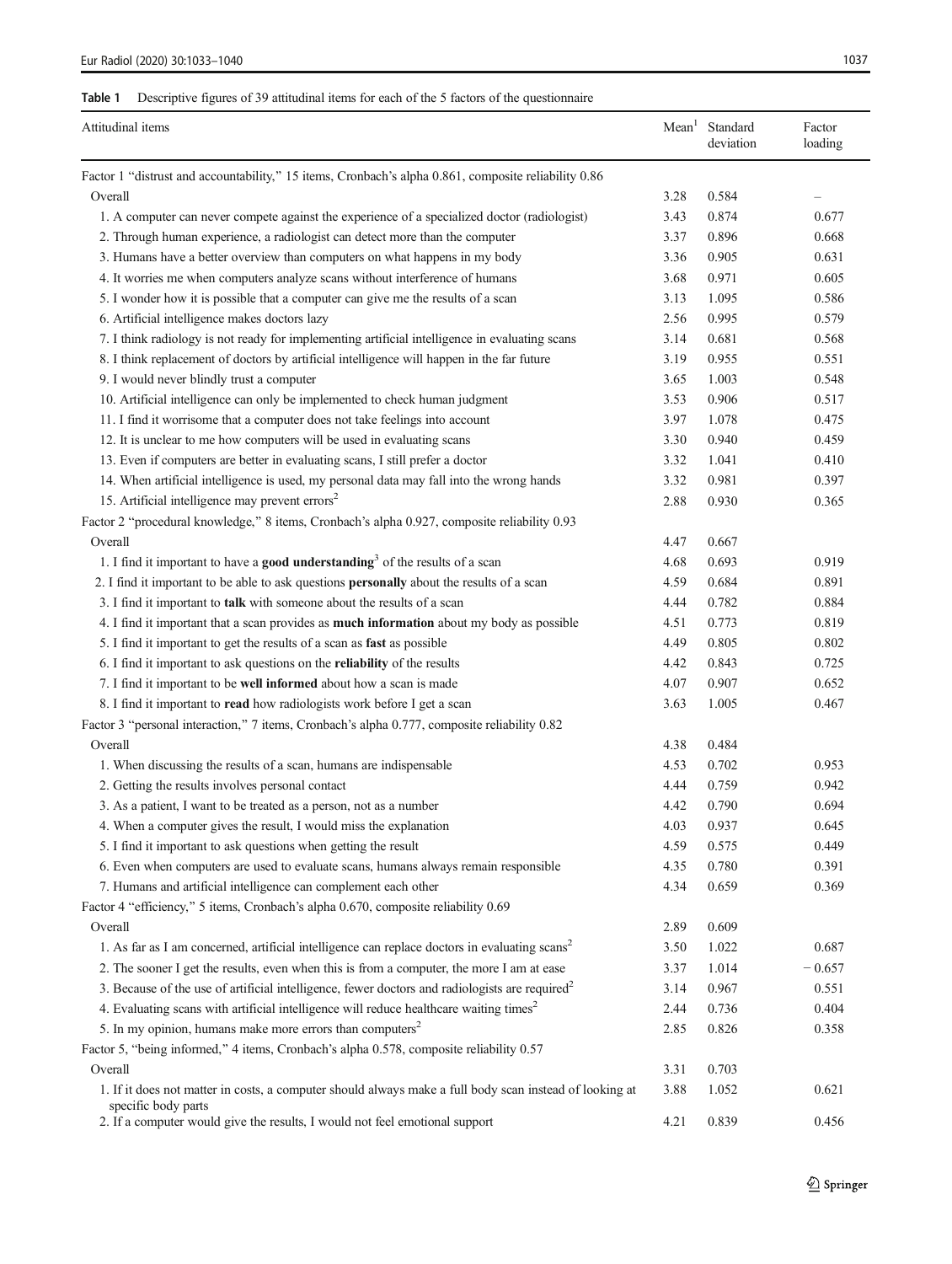<span id="page-5-0"></span>Table 1 (continued)

| Attitudinal items                                                                                               |      | Mean <sup>1</sup> Standard<br>deviation | Factor<br>loading |
|-----------------------------------------------------------------------------------------------------------------|------|-----------------------------------------|-------------------|
| 3. A computer should only look at body parts that were selected by my doctor                                    | 2.80 | 1.10                                    | $= 0.403$         |
| 4. When a computer can predict that I will get a disease in the future, I want to know that no matter what 3.69 |      | 1.110                                   | 0.362             |

<sup>1</sup> Items measured on a 5-point scale (strongly disagree-strongly agree). For all factors higher scores indicate being more negative towards AI in radiology,

<sup>2</sup> Items marked are recoded to measure in the same direction.

 $3$  Bold printing of words as in original questionnaire

Some items of factor 5 loaded negatively, and although reverse coding easily solves this problem, it may also mean that items within this factor are multi-dimensional.

Factor 1 still included a large number of items. Since including many items will increase respondent burden, it may be worthwhile to reduce the number of items per scale, with preferably no more than 8 items per scale.

Thus, additional data collection with confirmatory factor analysis can be recommended to further refine the scale. Nevertheless, overall, the developed questionnaire provides a solid foundation to map patients' views on AI in radiology.

Our findings with respect to associations between several demographic variables and trust and acceptance of AI are in line with earlier studies on acceptance of CHIT [\[22\]](#page-7-0). As Or and Kash [\[23](#page-7-0)] concluded in their review of 52 studies examining 94 factors that predict the acceptance of CHIT, successful implementation is only possible when patients accept the technology and, to this end, social factors such as subjective norm (opinions of doctors, family, and friends) need to be addressed.

Interestingly, the results of our survey show that patients are generally not overly optimistic about AI systems taking over diagnostic interpretations that are currently performed by radiologists. Patients indicated a general need to be well and completely informed on all aspects of the diagnostic process, both when it comes to how and which of their imaging data are acquired and processed. A strong need of patients to keep human interaction also emerged, particularly when communicating the results of their imaging examinations. These findings indicate that it is important to actively involve patients when developing AI systems for diagnostic, treatment planning, or prognostic purposes, and that patient information and education may be valuable when AI systems with proven value are to enter clinical practice. They also signify the patients' need for the development of ethical and legal frameworks within which AI systems are allowed to operate. Furthermore, the clear need for human interaction and communication also indicates a potential role for radiologists in directly counseling patients about the results of their imaging examinations. Such a shift in practice may particularly be considered when AI takes over more and more tasks that are currently performed by radiologists. Importantly, the findings of our survey only provide a current understanding on patients' views on AI in general radiology.

The developed questionnaire can be used in future time points and in more specific patient groups that undergo specific types of imaging, which will provide valuable information on how to adapt radiological AI systems and their use to the needs of patients.

Limitations of our study include the fact that validation was done by means of cognitive interviews and exploratory factor analysis, which may be viewed as subjective. Validation with other criteria, such as comparison with existing scales, was not

| Table 2 Descriptive figures of 8 |
|----------------------------------|
| attitudinal items that were not  |
| included in one of the 5 factors |

| Attitudinal items                                                                                           | Mean <sup>1</sup> | Standard<br>deviation |
|-------------------------------------------------------------------------------------------------------------|-------------------|-----------------------|
| 1. A computer should be able to find all unrequested incidental findings on a scan                          | 4.32              | 0.567                 |
| 2. Computers can deal with personal data more carefully than doctors <sup>2</sup>                           | 3.28              | 0.797                 |
| 3. It is impossible to address computers on their errors                                                    | 4.18              | 0.867                 |
| 4. It is clear to me who is responsible when a computer makes an error in<br>evaluating a scan <sup>2</sup> | 3.01              | 1.079                 |
| 5. I find it no problem when a computer uses data from my scan and stores these<br>for scientific research  | 3.86              | 1.025                 |
| 6. Humans and artificial intelligence can complement each other                                             | 4.34              | 0.659                 |
| 7. Human error is more harmful than error caused by computers                                               | 2.62              | 1.074                 |
| 8. A computer is just a giant calculator                                                                    | 3.39              | 1.03                  |

<sup>1</sup> Items measured on a 5-point scale (strongly disagree-strongly agree)

<sup>2</sup> Items marked are recoded to measure in the same direction within an original scale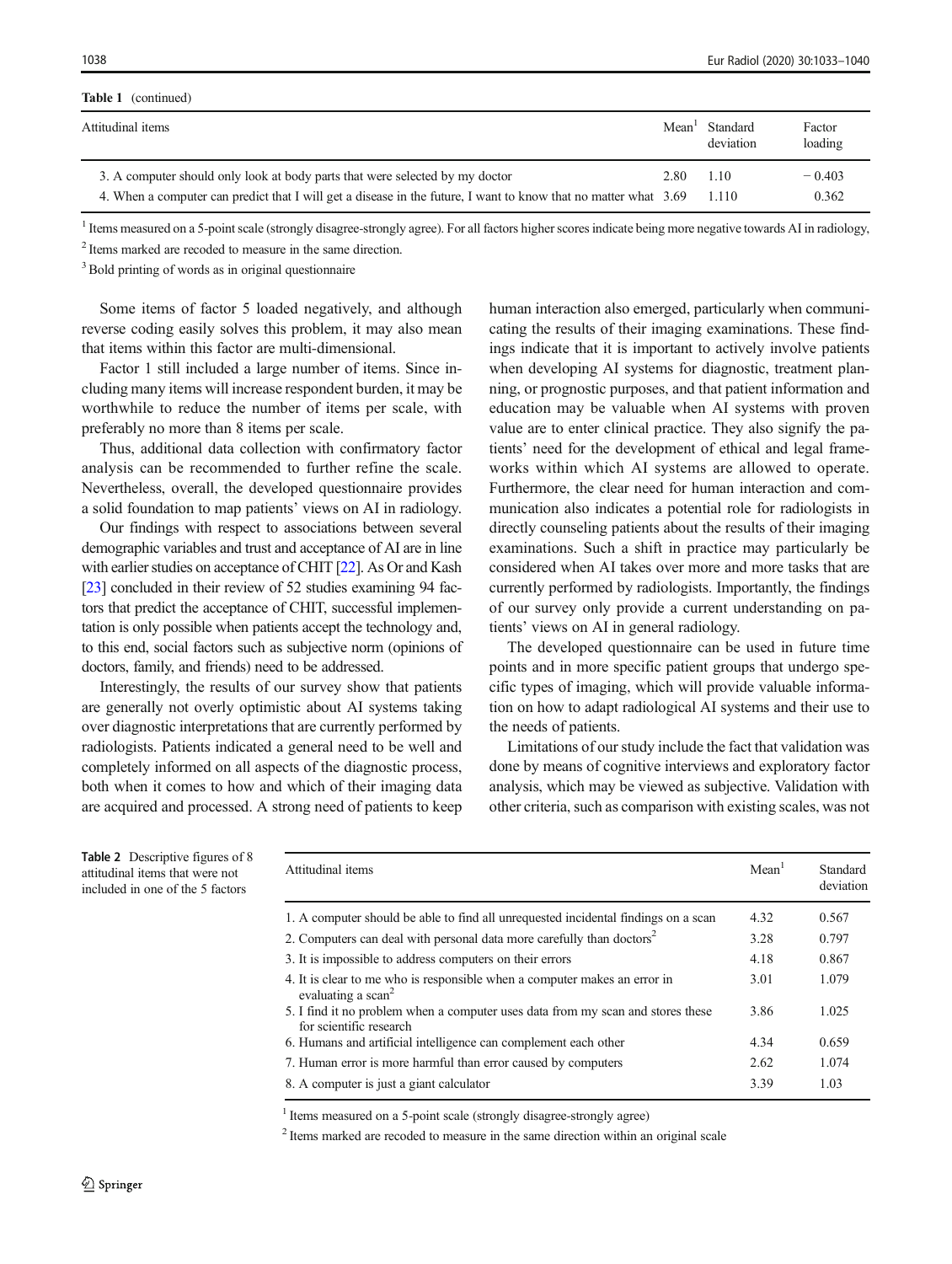#### <span id="page-6-0"></span>Table 3 Correlations between factors

|                                        | Factor 1                   | Factor 2                   | Factor 3                   | Factor 4                   | Factor 5          |
|----------------------------------------|----------------------------|----------------------------|----------------------------|----------------------------|-------------------|
| Factor 1                               |                            |                            |                            |                            |                   |
| Pearson correlation                    |                            | 0.126                      | $0.348**$                  | $0.224*$                   | 0.089             |
| 95% CI interval                        |                            | $(-0.052, 0.296)$          | (0.182, 0.495)             | (0.048, 0.386)             | $(-0.089, 0.261)$ |
| Sample size                            |                            | 123                        | 123                        | 122                        | 124               |
| Factor 2                               |                            |                            |                            |                            |                   |
| Pearson correlation                    | 0.126                      |                            | 0.161                      | $-0.096$                   | 0.029             |
| 95% CI interval                        | $(-0.052, 296)$            |                            | $(-0.014, 0.327)$          | $(-0.266, 0.080)$          | $(-0.145, 0.202)$ |
| Sample size                            | 123                        |                            | 126                        | 125                        | 127               |
| Factor 3                               |                            |                            |                            |                            |                   |
| Pearson correlation                    | $0.348**$                  | 0.161                      |                            | $0.192*$                   | 0.160             |
| 95% CI interval                        | (0.182, 0.495)             | $(-0.014, 0.327)$          |                            | (0.018, 0.355)             | $(-0.014, 0.325)$ |
| Sample size                            | 123                        | 126                        |                            | 126                        | 128               |
| Factor 4                               |                            |                            |                            |                            |                   |
| Pearson correlation                    | $0.224*$                   | $-0.096$                   | $0.192*$                   |                            | 0.140             |
| 95% CI interval                        | (0.048, 0.386)             | $(-0.266, 0.080)$          | (0.018, 0.355)             |                            | $(-0.035, 0.307)$ |
| Sample size                            | 122                        | 125                        | 126                        |                            | 127               |
| Factor 5                               |                            |                            |                            |                            |                   |
| Pearson correlation<br>95% CI interval | 0.089<br>$(-0.089, 0.261)$ | 0.029<br>$(-0.145, 0.202)$ | 0.160<br>$(-0.014, 0.325)$ | 0.140<br>$(-0.035, 0.307)$ |                   |
| Sample size                            | 124                        | 127                        | 128                        | 127                        |                   |

\*p < 0.05 (2-tailed); \*\* p < 0.01 (2-tailed)

possible due to unavailability of such scales. Furthermore, our questionnaire was tested in patients on an outpatient basis, which may not be representative of the entire population of radiology patients.

In addition, although we explored the acceptability of purely AI-generated reports with patients, the acceptability of radiologist-written, AI-enhanced reports, which may well be the norm in the future, was not addressed.

| Table 4 | Correlations and ANOVA of factors with demographic variables |  |  |  |  |  |
|---------|--------------------------------------------------------------|--|--|--|--|--|
|---------|--------------------------------------------------------------|--|--|--|--|--|

|                       | Factor 1           | Factor 2          | Factor 3           | Factor 4           | Factor 5           |
|-----------------------|--------------------|-------------------|--------------------|--------------------|--------------------|
| Age                   |                    |                   |                    |                    |                    |
| Pearson correlation   | 0.083              | $0.196*$          | 0.050              | $-0.200*$          | $-0.179$           |
| 95% CI interval       | $(-0.109, 0.269)$  | (0.022, 0.359)    | $(-0.126, 0.223)$  | $(-0.363, -0.025)$ | $(-0.343, -0.005)$ |
| Sample size           | 122                | 126               | 126                | 125                | 127                |
| Inclination to change |                    |                   |                    |                    |                    |
| Pearson correlation   | $-0.398**$         | $-0.022$          | $-0.179*$          | 0.008              | 0.117              |
| 95% CI interval       | $(-0.537, -0.238)$ | $(-0.195, 0.153)$ | $(-0.343, -0.005)$ | $(-0.167, 0.183)$  | $(-0.058, 0.285)$  |
| Sample size           | 123                | 127               | 127                | 126                | 128                |
| Education*gender      |                    |                   |                    |                    |                    |
| $F$ -value            | 0.758              | 1.915             | 2.156              | 0.325              | 1.481              |
| df effect, df error   | 4, 108             | 4, 112            | 4, 112             | 4, 112             | 4, 113             |
| Education             |                    |                   |                    |                    |                    |
| $F$ -value            | $6.99*$            | 0.489             | 0.274              | 1.006              | 1.257              |
| df effect, df error   | 4, 4               | 4, 4              | 4, 4               | 4, 4               | 4, 4               |
| Gender                |                    |                   |                    |                    |                    |
| $F$ -value            | 5.12               | 0.649             | 1.300              | 3.528              | 2.338              |
| df effect, df error   | 1, 15.72           | 1, 6.915          | 1, 6.599           | 1, 29.931          | 1,8.028            |

\*p < 0.05 (2-tailed); \*\*p < 0.01 (2-tailed)